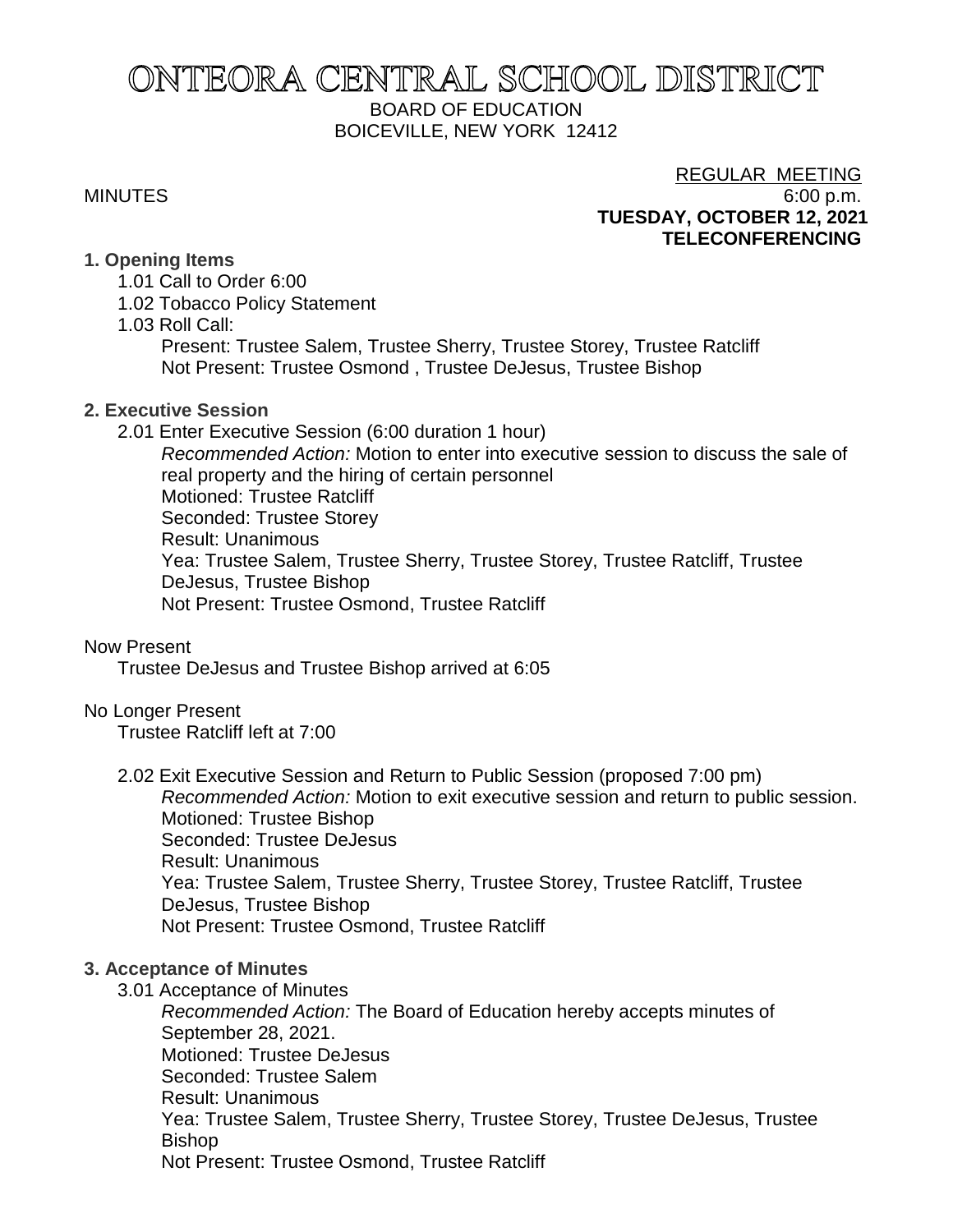## **4. Superintendent District News**

4.01 The Superintendent will report District News

Woodstock and Phoenicia working with Teacher on Special Assignment Karen Hadley focus is Social Studies framework integrated with English and civic readiness initiative

- Woodstock and Phoenicia continue to work with Morningside for social emotional work
	- o Woodstock fund separate space for circles
- Director of Facilities Kyle Harjes worked with Woodstock and Phoenicia to identify spaces for outdoor tables and tents
	- o Coordinating with PH PTA- took over payment
- Bennett Fall Festival on 11/1/21– outdoor trail hike through woods
- Middle School  $-8<sup>th</sup>$  grade teachers began with social emotional circles, this week
- Middle School teams identified a time to reach out as a team to any child who is quarantined for the continuity of instruction
- Last Friday was the end of 5 weeks, today the MS/HS 5 week progress reports made available in student portal
- Tomorrow kicking off a bi-monthly meetings with PTA leadership
	- o Once MS and HS are up and have leadership can join

## **Discussion**

- Why might children need to quarantine?
	- o Many documents under 2021-2022 on the website
	- $\circ$  Whenever a student tests positive any individual that was a direct contact must go into quarantine
		- Length dependent on how close the contact, within 3'? For 15 min or more?, vaccinated or not?, based on answers to those questions length of quarantine is determined
	- o Health care professional will give specific information to parent about when quarantine will end
- Outdoor learning spaces at elementary tables and tents on order
	- $\circ$  Will get back to you on process supply chain is held up

## **5. Board District News**

5.01 The Board will report District News (proposed 7:10) 7:30

Trustee DeJesus reported Kaley Garaffa – recently graduated from Marist wrote a book called Las Locas about missing women and children in Argentina during the Dirty War

• Credits Onteora with teaching her creative language

## **6. Student Representative Report**

6.01 The Student Representative on the Board, Noelle Crandall, will give a report

- Discussed outside initiative, asked for budget by landscape company, don't know how to proceed
- Mental health initiative peer mentor program to connect students with resources they need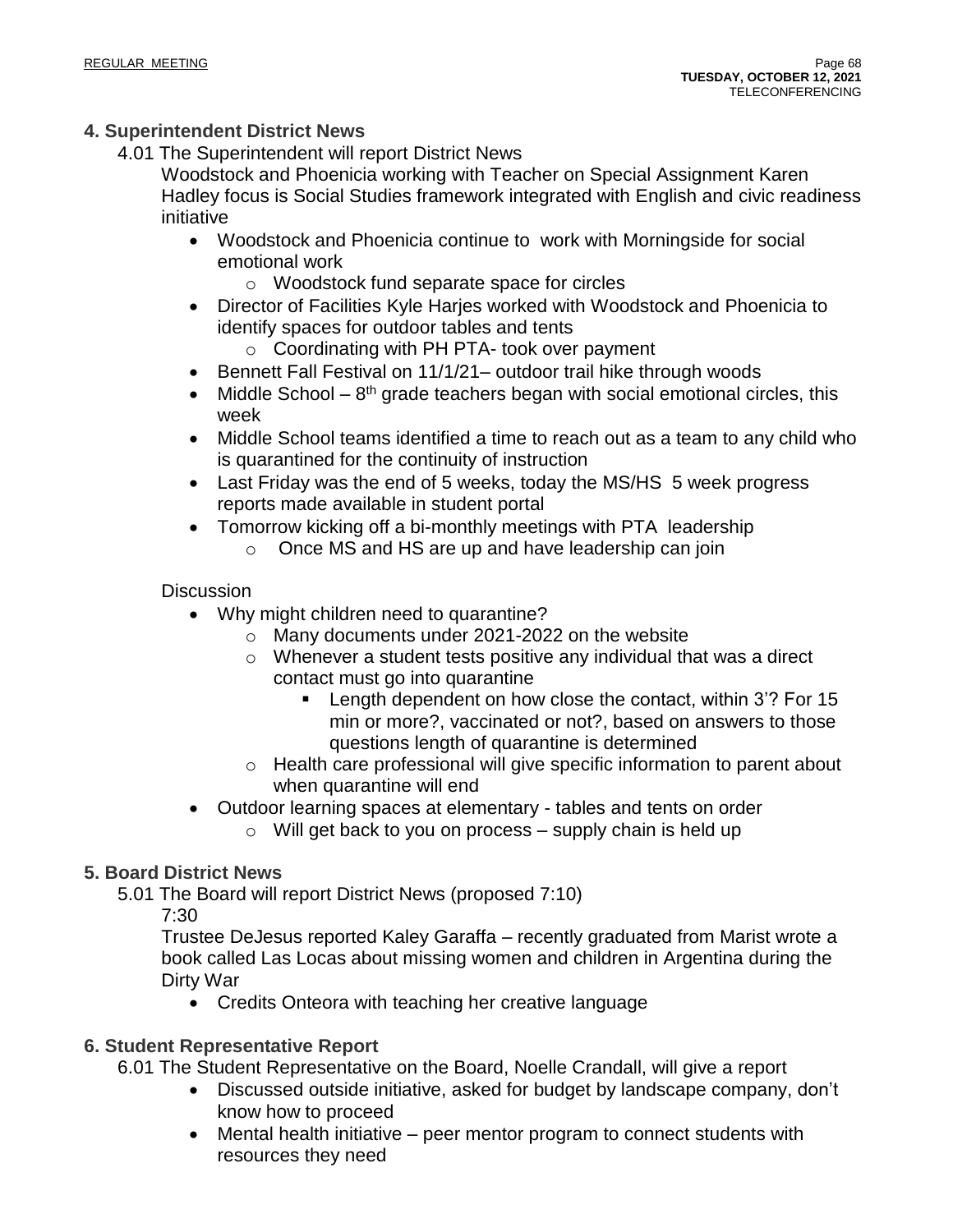- o COVID safe activities for community
- Concern and confusion on quarantine process and protocols
- Senior night end of fall season great season
- Thursday attending the Ulster County School Board Association to discuss COVID
- PSATs tomorrow

Discussion:

- More confusing on applying the protocols, not protocols themselves  $\circ$  Student Rep can bring more details about the confusion on protocols
- Also get a sense of social emotional impacts is there enough access to mental health information, access to someone to speak with
	- $\circ$  Large part of mental health issues is coming back from COVID times
- Let students know about the COVID forums every other week from the Board meetings

## **7. Acknowledge Public Be Heard Comments**

7.01 The Board will acknowledge the public be heard comments from the last meeting Neal Brownell, Marcy Brownstein, Kristen Bergstrom, Sarah Yanosh

### **8. Public and Student Comment**

8.01 Public and Students may comment on any agenda or non-agenda item (proposed 7:20)

Neal Brownell – economics and government

David Wallis – Later Start Times – study looks at a 25 minute start time change – among 3 benefits are: increased percentage of students sleeping more than 8 hours night; younger students in grade 9 & 10 who were sleeping less at outset felt greatest change; significant reduction in daytime sleepiness and mood

Sarah Yanosh – Agenda item hiring a co-athletic director – don't have an athletic director now, who would they be co with? Save district money by having old athletic director back – sure she'd be glad to come back

### **9. Discussion and Possible Action**

9.01 NYSSBA resolutions (proposed 7:30 duration 30 min)

7:55

Discussed only those where Board members have questions:

6. RESOLVED, that the New York State School Boards Association support legislation to amend the education law to permit voters to obtain absentee ballots for school district elections and budget votes when such elections and budget votes are scheduled on a day which coincides with a religious holiday for such voters and to continue to permit districts to utilize the already existing option to alter the date of the election and budget vote if the uniform budget date falls on a religious holiday. 0 No 5 Yes

• Legislative Action Committee working on combining some elections

13. RESOLVED, that the New York State School Boards Association supports state legislation that would evaluate the efficacy of, and require use of accurate, recent data in future implementation of Foundation Aid. 5 No 0 Yes

15. RESOLVED, that the New York State School Boards Association supports state legislation to establish guidelines for school districts for identifying and capturing data and creating metrics for initiatives that mitigate the damaging effects associated with climate change so as to more effectively communicate expectations and monitor outcomes when planning and implementing school budgets. 0 No 5 Yes

16. RESOLVED, that the New York State School Boards Association supports legislation that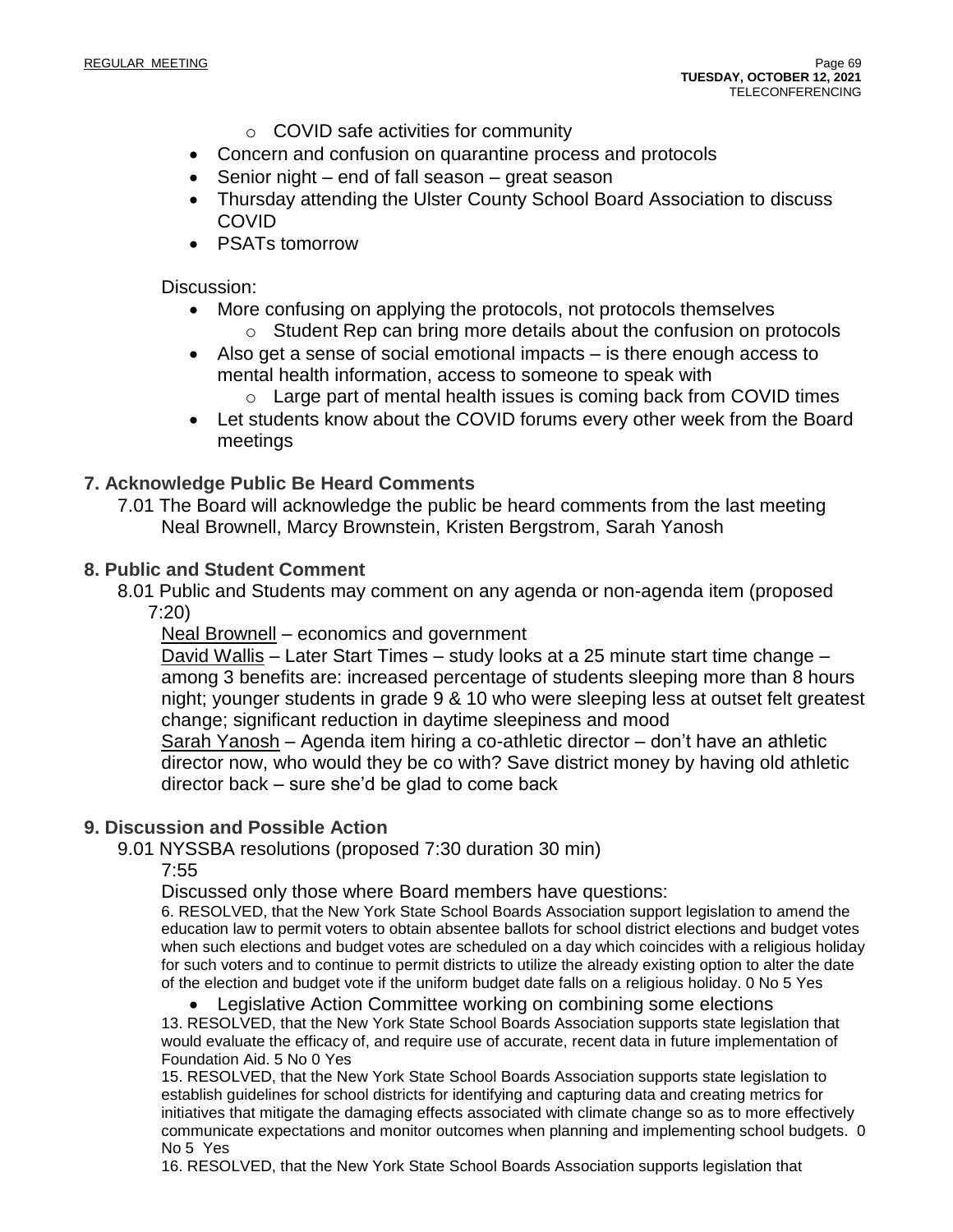abolishes State School Level expenditure Reporting. 0 No 5 Yes

19. RESOLVED, that the New York State School Boards Association seek legislative and/or policy changes to streamline the teacher certification process for teachers from out of state and those with previous teaching experience. 0 No 5 Yes

20. RESOLVED*,* that the New York State School Boards Association support the proposed New York Health Act and any legislation at the state or federal level that provides single payer health care for all New Yorkers. 0 No 5 Yes

21. RESOLVED, that the New York State School Boards Association support legislation that requires every child in New York State, aged 0-21, be covered for free under the Child Health Plus program 0 No 5 Yes

22. RESOLVED, that the New York State School Boards Association support legislation which requires the State of New York to hold school districts harmless for employee and retiree health care increases that exceed the Consumer Price Index.

0 No 5 Yes

23 RESOLVED, that the New York State School Boards Association support legislation that creates a process for tenure review and renewal occurring every five years throughout the career of all tenured public school employees. This process will include student, parent and colleague feedback, will not be driven by test scores, and is intended to be instructive, not punitive. 5 No 0 Yes

Late resolution 3 RESOLVED, that the New York State School Boards Association supports legislation at the state level that would allow for school board members to receive a stipend for their work as a trustee 5 No 0 Yes

- Onteora resolutions 20-23 not supposed for the second year
	- o 18% of budget goes to health care

9.02 Approve Contract for Superintendent Search Company

*Recommended Action:* The Board of Education hereby approves the contract between the Onteora Central School District and McPherson & Jacobson, LLC and authorizes the Superintendent to sign such agreement.

Motioned: Trustee Bishop

Seconded: Trustee Sherry

- Excited to hire Dr. Christensen to lead Superintendent Search
	- o Includes 120 days of facilitated transition

Result: Unanimous

Yea: Trustee Salem, Trustee Sherry, Trustee Storey, Trustee Ratcliff, Trustee DeJesus, Trustee Bishop

Not Present: Trustee Osmond, Trustee Ratcliff

9.03 Create Positions

Motion to change resolution – remove 1.0 FTE Floating Nurse to discuss further Motioned: Trustee Storey Seconded: Trustee DeJesus Result: Unanimous Yea: Trustee Salem, Trustee Sherry, Trustee Storey, Trustee Ratcliff, Trustee DeJesus, Trustee Bishop Not Present: Trustee Osmond, Trustee Ratcliff

*Recommended Action:* The Board of Education hereby approves the creation of the following positions:

1.0 FTE Floating Nurse

- 1.0 FTE Co-Director of Health, PE and Athletics
- 1.0 FTE Monitor for the MS/HS Motioned: Trustee Bishop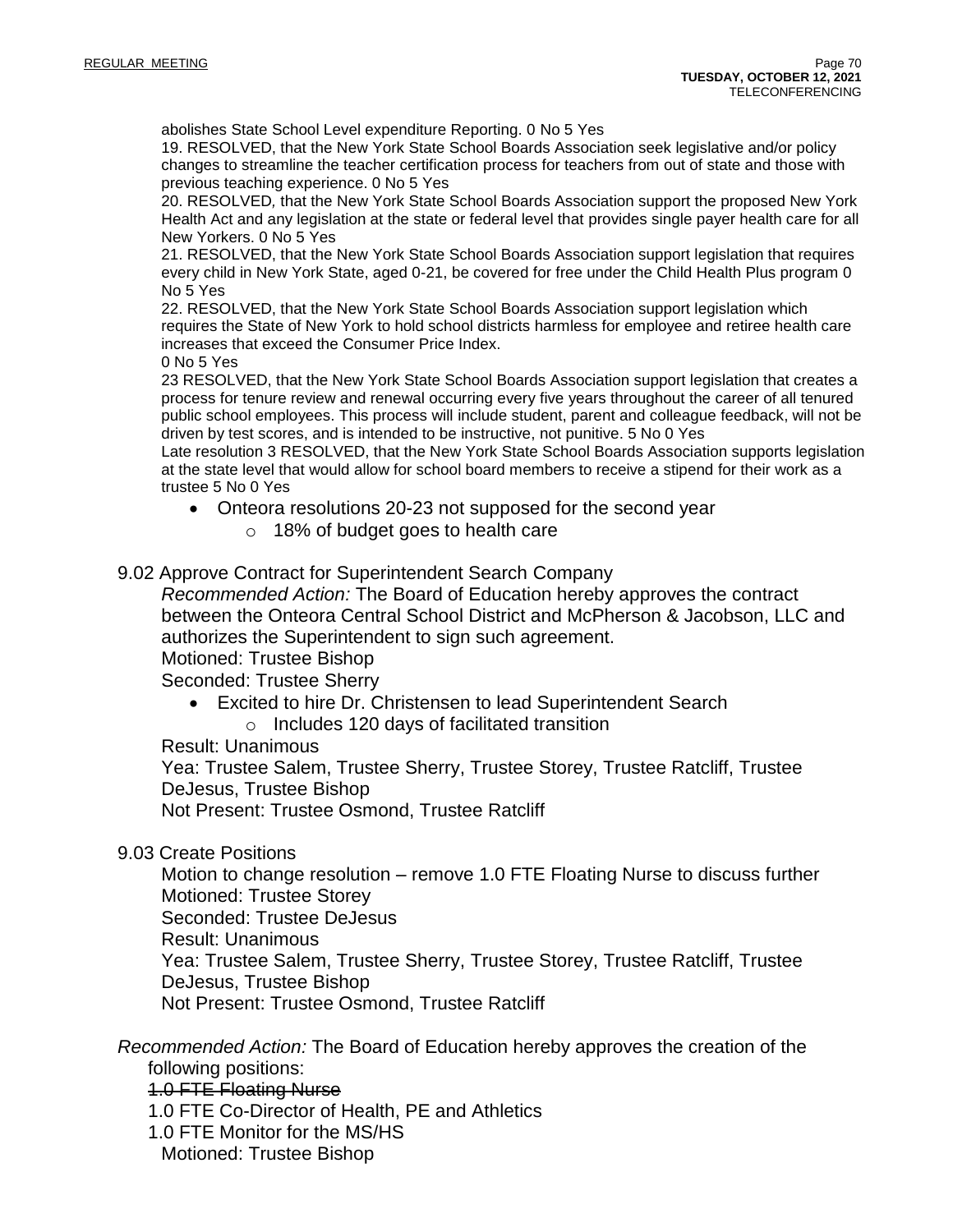Seconded: Trustee Sherry Result: Unanimous Yea: Trustee Salem, Trustee Sherry, Trustee Storey, Trustee Ratcliff, Trustee DeJesus, Trustee Bishop Not Present: Trustee Osmond, Trustee Ratcliff

9.04 Memorandum of Agreement - ONTEA

*Recommended Action:* The Board of Education hereby approves MOA# 10122021 to add to the Recognition Clause of the contract Motioned: Trustee Sherry Seconded: Trustee Bishop Result: Unanimous Yea: Trustee Salem, Trustee Sherry, Trustee Storey, Trustee Ratcliff, Trustee DeJesus, Trustee Bishop Not Present: Trustee Osmond, Trustee Ratcliff

## **10. Independent Contract Retainers**

### 10.01 Approve All ICRs

*Recommended Action:* The Board of Education hereby approves item # 10.02-10.04 Motioned: Trustee Bishop Seconded: Trustee Sherry Result: Unanimous Yea: Trustee Salem, Trustee Sherry, Trustee Storey, Trustee Ratcliff, Trustee DeJesus, Trustee Bishop Not Present: Trustee Osmond, Trustee Ratcliff

## 10.02 ICR DeCaro

*Recommended Action:* BE IT HEREBY RESOLVED on recommendation by the Superintendent of Schools that the Board of Education of the Onteora Central School District approve the Independent Contractor Retainer between the Onteora Central School District and Joseph DeCaro retained as Impartial Hearing Officer for Superintendent Hearings effective October 13, 2021 to June 30, 2022 at a rate of \$550.00 per hearing and authorizes the Superintendent to sign such an agreement.

### 10.03 ICR Chaiken

*Recommended Action:* BE IT HEREBY RESOLVED on recommendation by the Superintendent of Schools that the Board of Education of the Onteora Central School District approve the Independent Contractor Retainer between the Onteora Central School District and Steve Chaiken retained as Impartial Hearing Officer for Superintendent Hearings effective October 13, 2021 to June 30, 2022 at a rate of \$550.00 per hearing and authorizes the Superintendent to sign such an agreement.

### 10.04 ICR - YMCA

*Recommended Action:* BE IT HEREBY RESOLVED on recommendation by the Superintendent of Schools that the Board of Education of the Onteora Central School District approve the Independent Contractor Retainer between the Onteora Central School District and YWCA Ulster County retained as Yoga Instructor effective October 20, 2021 to December 1, 2021 at a rate of \$1,650.00 and authorizes the Superintendent to sign such an agreement.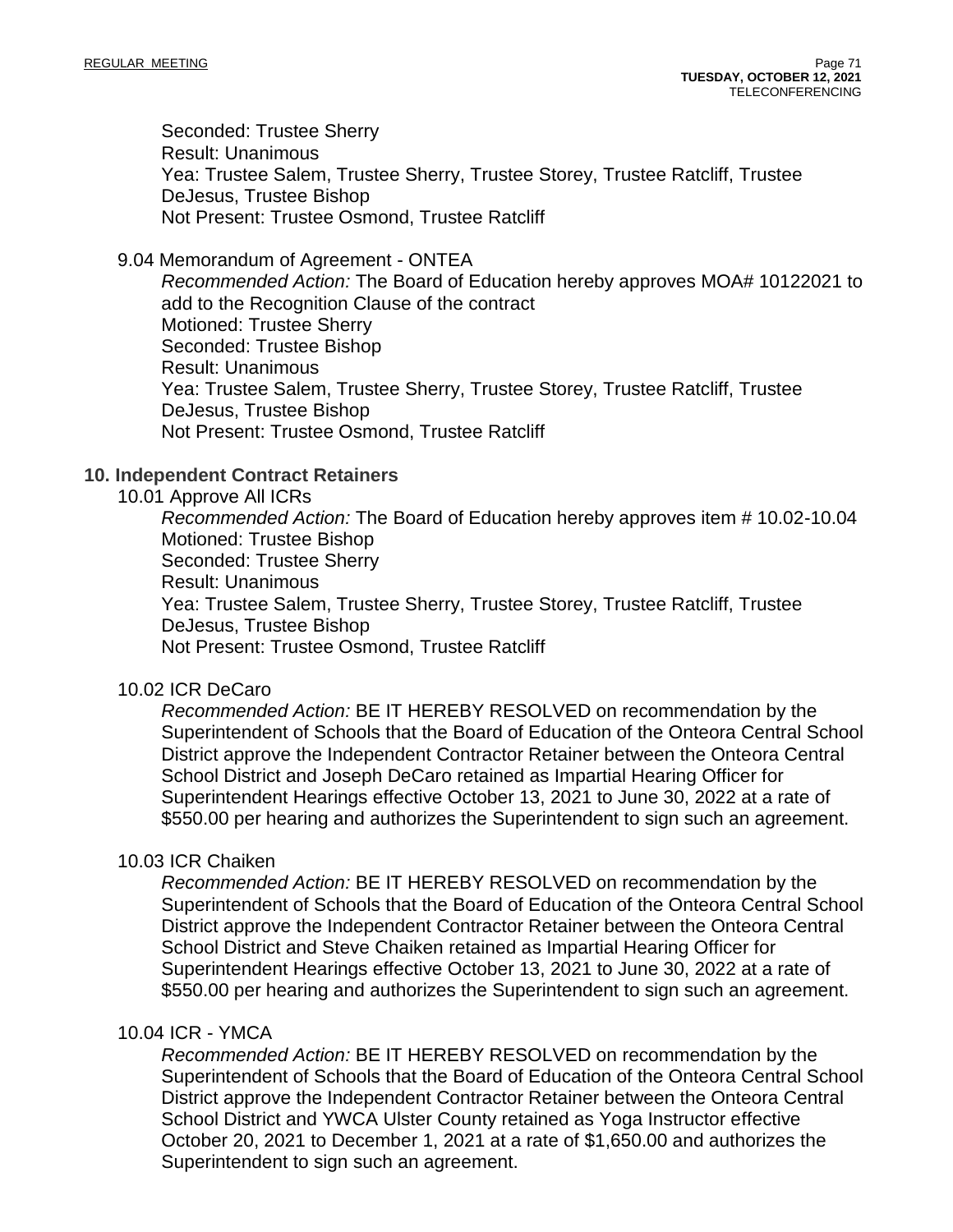## **11. Consent Agenda**

11.01 Approve Consent Agenda (proposed 8:10)

Motion to make 2 changes to agenda 1. Pull personnel agenda to vote on later in the agenda 2. Add an executive session after Committee Reports Motioned: Trustee Storey Result: Unanimous Yea: Trustee Salem, Trustee Sherry, Trustee Storey, Trustee Ratcliff, Trustee DeJesus, Trustee Bishop Not Present: Trustee Osmond, Trustee Ratcliff

*Recommended Action:* The Board hereby approves item numbers 11.03-11.05 Motioned: Trustee Storey Seconded: Trustee Bishop Result: Unanimous Yea: Trustee Salem, Trustee Sherry, Trustee Storey, Trustee Ratcliff, Trustee DeJesus, Trustee Bishop Not Present: Trustee Osmond, Trustee Ratcliff

11.03 Schedule U-The Committee on Special Education (CSE) and Committee on Pre-School Special Education (CPSE) Recommendations *Recommended Action:* The Board hereby approves the Instruction - Schedule U-The Committee on Special Education (CSE) and Committee on Pre-School Special Education (CPSE) Recommendations, Schedule U, #10/21, Confidential, as reviewed by Trustee Sherry

## 11.04 Non-Resident Student Contract

*Recommended Action:* BE IT HEREBY RESOLVED on recommendation by the Superintendent of Schools that the Board of Education of the Onteora Central School District approve the Non-Resident Student Contract between the Onteora Central School District and Saugerties Central School District for the 2021-2022 school year and authorizes the Superintendent to sign such an agreement.

## 11.05 Change Reorganizational Meeting Authorizations

|                                   |                                     | \$15,000 (hours not to exceed the   |
|-----------------------------------|-------------------------------------|-------------------------------------|
| District Clerk:                   | Fern Amster                         | equivalent of \$15,000 in overtime  |
|                                   |                                     | for the 7/1/21-6/30/22 school year) |
| Treasurer:                        | Debra D'Aprile                      | As per terms of employment          |
| <b>Deputy District Treasurer:</b> | Amanda Gates                        | -0-                                 |
| Claims Auditor:                   | <b>Lindsay Brower</b>               | \$5,712                             |
| School Tax Collector:             | <b>Cheryl Berryann Amanda Gates</b> | \$1,200                             |
| <b>Purchasing Agent:</b>          | Donald Gottlieb                     | -0-                                 |
| DEPUTY TAX COLLECTOR              | <b>JANELLE PERRY</b>                | <b>OVERTIME RATE</b>                |
| Deputy Purchasing Agent:          | Amanda Gates                        | -0-                                 |
|                                   |                                     |                                     |

### **12. Committee Reports**

12.01 Legislative Action Committee: Trustee Ratcliff to report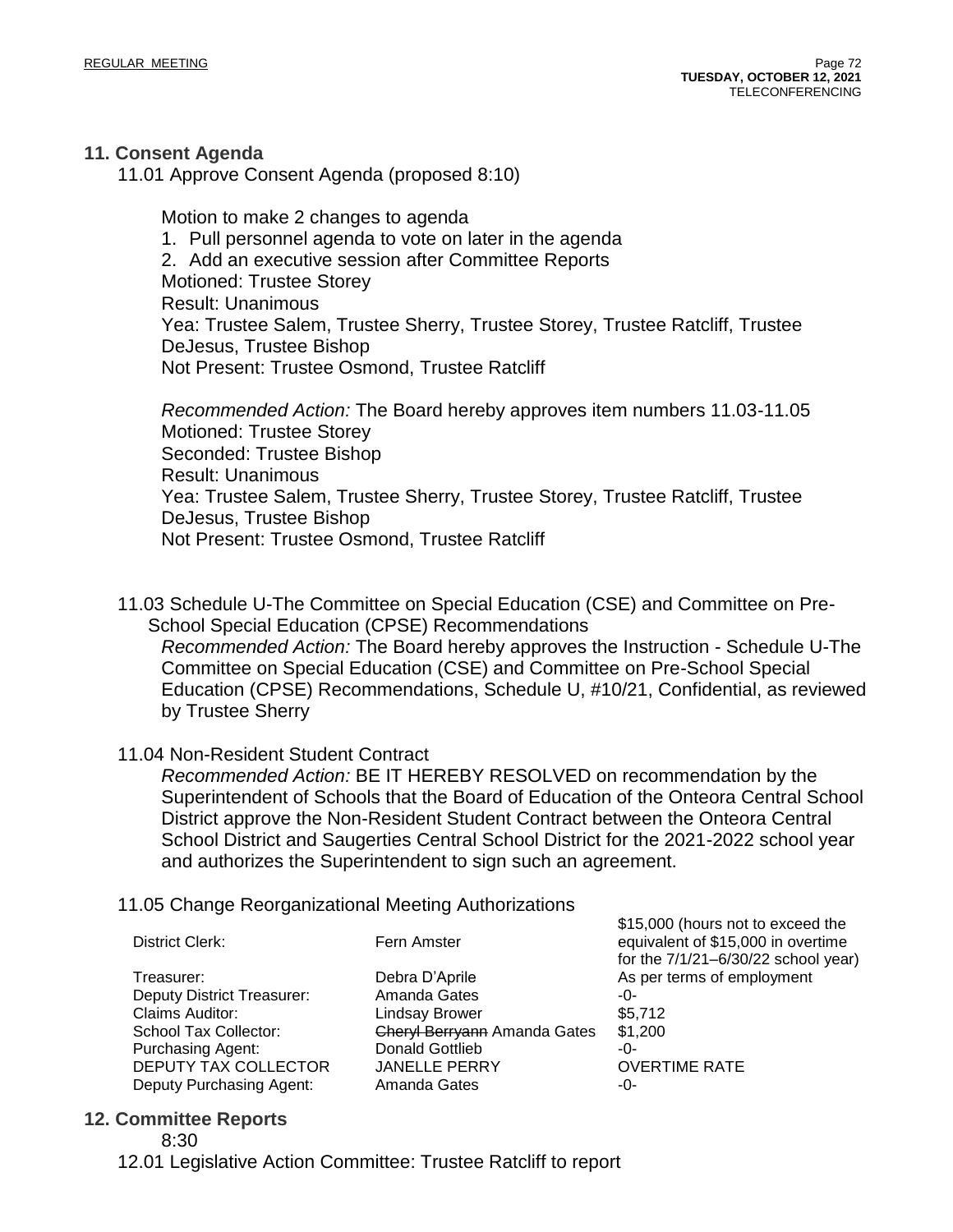Trustee Ratcliff was not present to give report

#### 12.02 Facilities Committee: Trustee Storey to report

- Met this afternoon to go over agenda
- Meeting next week to review 5 year Building Condition Study

Motion to enter into executive session to discuss the employment of particular people Motioned: Trustee Storey Seconded: Trustee Bishop Result: Unanimous Yea: Trustee Salem, Trustee Sherry, Trustee Storey, Trustee Ratcliff, Trustee DeJesus, Trustee Bishop Not Present: Trustee Osmond, Trustee Ratcliff

Motion to exit executive session and re-enter public session Motioned: Trustee Bishop Seconded: Trustee Storey Result: Unanimous Yea: Trustee Salem, Trustee Sherry, Trustee Storey, Trustee Ratcliff, Trustee DeJesus, Trustee Bishop Not Present: Trustee Osmond, Trustee Ratcliff

The Board of Education hereby approves the creation of a 1.0 FTE Floating Nurse Motioned: Trustee Sherry Seconded: Trustee Storey Result: Unanimous Yea: Trustee Salem, Trustee Sherry, Trustee Storey, Trustee Ratcliff, Trustee DeJesus, Trustee Bishop Not Present: Trustee Osmond, Trustee Ratcliff

The Board of Education hereby approves item number 11.02 Motioned: Trustee Sherry Seconded: Trustee Bishop Result: Unanimous Yea: Trustee Salem, Trustee Sherry, Trustee Storey, Trustee Ratcliff, Trustee DeJesus, Trustee Bishop Not Present: Trustee Osmond, Trustee Ratcliff

#### 11.02 Personnel Agenda **EXTRA DUTY STIPENDS**

| <b>POSITION</b>                | AMOUNT     |
|--------------------------------|------------|
| Elementary Resource- Bennett 3 | \$2.164.00 |
| Elementary Resource-Bennett 2  | \$2.164.00 |
|                                |            |

#### **LEAVE OF ABSENCES: NON-INSTRUCTIONAL**

| EFFECTIVE DATE<br>FROM - TO *approx. dates* | <b>REASON</b> |
|---------------------------------------------|---------------|
| 09/27/2021 - 10/01/2021                     | FMLA- paid    |
| $10/04/2021 - 10/27/2021$ *                 | FMLA-unpaid   |
| $10/18/2021 - 11/15/2021$ <sup>*</sup>      | FMLA-paid     |
|                                             |               |

#### **RESIGNATIONS: INSTRUCTIONAL**